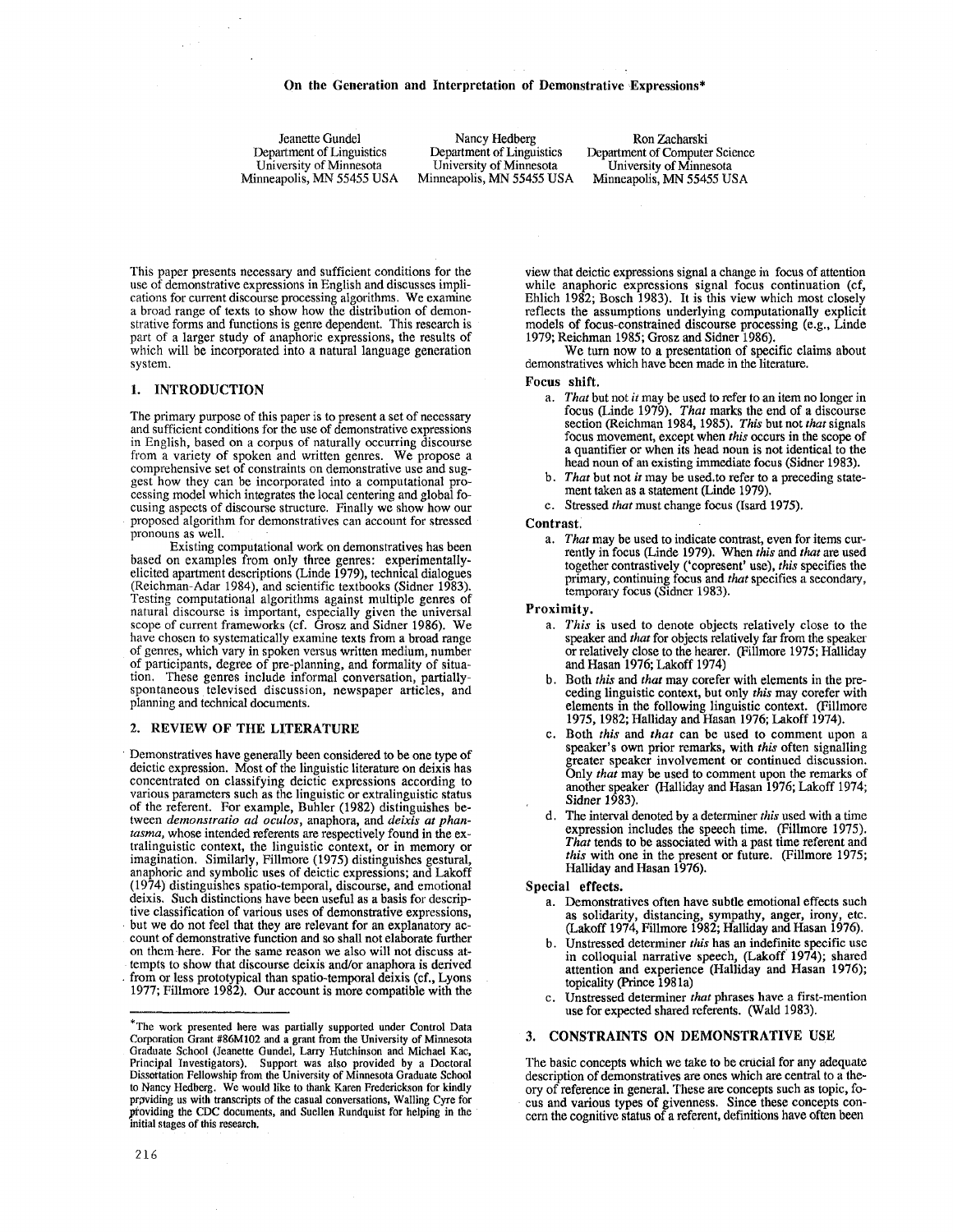rough and intuitive, basically correct but not sufficiently precise for computational implementation. On the other hand, because of the complexity of these concepts, attempts to furnish more prethe comparison of maximum entries the pass of surface linear or-<br>der or grammatical relations, e.g. on the basis of surface linear or-<br>der or grammatical relations, have failed to capture their cognitive basis. The result has been a terminological and conceptual confusion in the literature which has led computational linguists to create new constructs such as focus and center, in some cases without relating them to similar linguistic concepts (Hajicová 1987 is a notable exception). Our aim here is to characterize as precisely as possible what the relevant concepts for demonstratives are and how they relate to one another. In a later section we will attempt to show how they relate to more operational constructs proposed in the computational literature.

Definiteness. As has often been pointed out, the basic notion which determines appropriateness of a given referential expression is the status of the referent of that expression vis-a-vis a cognitive state of the addressee (cf. Chafe 1976). In the weakest case, the speaker expects the addressee to understand what type of entity is being described, but not to uniquely identify the entity in question. Such entities are typically referenced with indefinite noun phrases. The most basic distinction in demonstrative function is between the indefinite use of the determiner this, as exemplified in (1) and all other uses of both determiner and pronominal demonstratives, which are definite. As has been<br>pointed out by a number of researchers, indefinite this occurs only in casual, unplanned discourse. This observation was confirmed by our own study, which found instances of indefinite this only in the informal conversations.

I couldn't sleep last night. My neighbors have this  $(1)$ dog that kept me awake.

We will be primarily concerned here with definite noun phrases, where the speaker expects the addressee to uniquely identify the referent on the basis of the description in question. The referents of such expressions have often been characterized as 'given'. However, as pointed out by Gundel (1978a, 1978b) and Prince (1981b), givenness is not a unitary concept. There are different senses of givenness each of which is relevant to the form of referring expressions, but in different ways.

Identifiability. In the weakest sense of givenness, the speaker expects the addressee to uniquely identify the referent, but the basis for the identification is irrelevant. Not only can it be linguistic or extralinguistic, based on entities in immediate or long term memory, but it need not be based on any previous shared experience at all (cf. Hawkins 1978). The basis for the identification may be encoded in the form itself, as in (2).

 $(2)$ I couldn't sleep last night. The neighbor's dog kept me awake.

This type of givenness, which we refer to as identifiability, is both necessary and sufficient for the use of definite articles.

Shared familiarity. Most identifiable entities are identifiable because of some shared experience between speaker and addressee; again this may be linguistic or extralinguistic, based on local context or long term memory associated with shared cultural or personal experience. It is this status which we claim is necessary for the use of demonstrative expressions (with the exception of indefinite this ). Thus,  $(3)$  unlike  $(2)$ , is felicitous only if the addressee has prior knowledge of the dog in question.

I couldn't sleep last night. That dog next door  $(3)$ kept me awake.

Activation. Entities which are familiar on the basis of presence in the immediate discourse context (either linguistic or extralinm in minimum incolures connext contain and the minimum state of pivenness, which we refer to as 'activated,' (cf. Chafe 1976, Gundel 1978b, Hajičová and Vrbová 1982) is necessary for pronominal reference, including pronominal demonstratives. Thus, that in (4) could only refer to the barking of a dog if this had been activated by the inimediate discourse context:

### (4) I couldn't sleep last night. That kept me awake.

Activation is also a necessary condition for determiner this. Demonstrative this, both pronominal and definite determiner, has the additional condition that it not only be activated but speakeractivated, either linguistically or extralinguistically by virtue of its inclusion in the speaker's context space, as in (5).

- A: Have you seen the neighbors new dog?
	- B: Yes, and that dog kept me awake all night.<br>B: Yes, and that dog kept me awake all night.
	-

In focus. Finally, the most highly activated entities are not only in the speaker's and hearer's awareness but are the center of attention at a particular point in the discourse. We refer to this status as 'in focus,' Entities in focus<sup>1</sup> always include at least the topic of the sentence as well as any higher level discourse topics which may not be overtly represented in the sentence itself. Under certain conditions, they may also include other elements such as the reference of the linguistic focus. Thus a shift in focus always entails a shift in topic but not vice versa. The status 'in focus' is a necessary condition for unstressed pronominals and also for zero anaphora (cf. Gundel 1978b).

The relationship between the various (definite) referential statuses and the forms that correlate with them is shown in (6). These statuses are in a unidirectional implication relation such that any status on the hierarchy implies all statuses higher on the hierarchy but not vice-versa:

#### $(6)$ GIVENNESS HIERARCHY:

in focus --> activated --> shared --> identifiable that, this that N the N it this N

# 4. CRITIQUE OF CLAIMS IN THE LITERATURE.

Focus Shift. Observations regarding the focus shift function of demonstratives follow naturally from the theory outlined above given two additional, but uncontroversial assumptions -- that pronominal  $\dot{u}$  is necessarily unstressed and that the overwhelming majority of definite noun phrases are not only uniquely identifiable, but shared. As noted above, the primary distinction between demonstrative pronouns and unstressed personal pronouns is that the referents of the latter must not only be activated, but in focus. A pronominal whose referent is not currently in focus is<br>necessarily stressed (cf. Hirschberg and Pierrehumbert 1986). Since it is necessarily unstressed, the only third person singular neuter pronominals available for focus shift are the demonstratives that and this. This accounts for the distribution of that versus *it* noted by Linde (1979) as well as the uses of *that* noted by Reichman. Use of that in referring to previous statements (also noted by both these authors) is just a special case of focus shift, since the focus of attention at the point after a statement is made is typically not the statement itself. However, our data does not support Sidner's (1983) claim that this but not that is used for focus movement. Examples illustrating the focus shift function of pronominal this and that include the following:

- (7) K 1: And. So what he DID was ...came in, set up the tree...
	- and then he made wassail, with rum in it?
	- $3:$ And. made it in coffee cans and heated it on the stove in the graduate lounge.
	- 4: Oh, gee.
	- A 4: Oh, gee.<br>K 5: And this was the solstice tree.

In  $(7)$ , the topic and hence the focus of attention in K5 is the tree, which is activated by its mention in K1 thus licensing the

<sup>&</sup>lt;sup>1</sup>There is some confusion in the literature resulting from the fact that the term 'focus' has been used in two distinct and at least partly opposite ways (cf Hajičová 1987). We use 'in focus' to refer to the psychological notion of focus of attention (Hajičová's focusAI) and 'linguistic focus' to refer to the point of linguistic prominence in the sentence (the comment).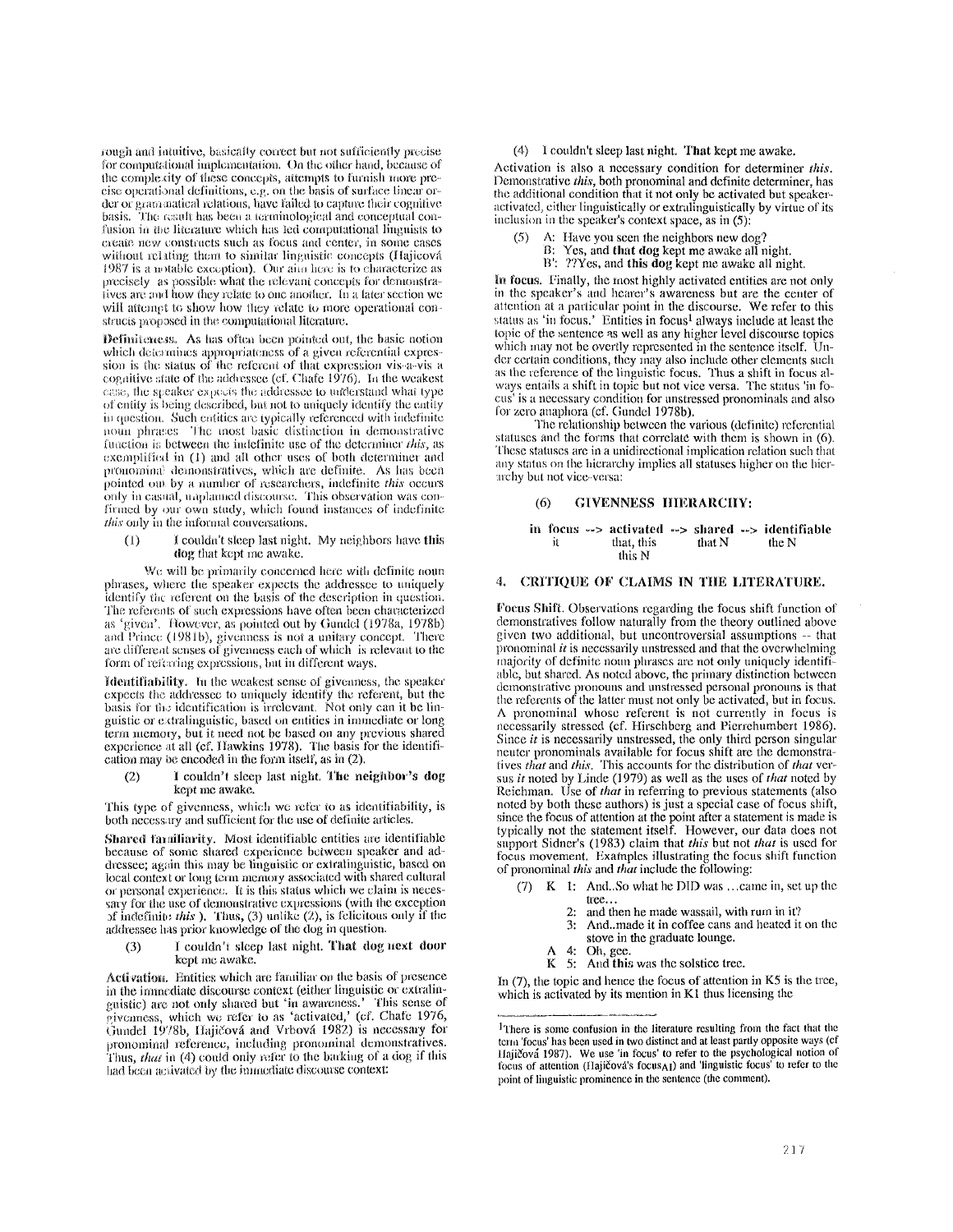use of a pronominal. However, since it is not in focus in K2, K3, and A4, the reference to it in K5 constitutes a focus shift and thus requires a stressed demonstrative form. Note that since the tree was speaker activated, either *this* or *that* could be used.

- $(8)$  N 1: I like the poor dog who was buried six times in one day!
	- K 2: Oh. That must, that must be a story that comes from the Second Minnesota history,
		- 3: because that didn't appear in the, in the ah diary,
		- 4: so it must have come from somewhere,

In (8), the topic and hence focus of K2 is the story. Since the story is activated but not in focus in N1 (the focus of attention in  $\tilde{N}1$  is stories that N likes), reference to the story in K2 constitutes a focus shift and thus requires a stressed demonstrative. Note that the story continues to be topic (in focus) in K3 and K4 and that in K3, an unstressed pronominal *it* could have been used instead of *that.* 

- (9) N 1: "Bob loves Mary",
	- 2: and someone else wrote "Mary loves Jim"<br>3: and I wrote "Iim loves Boh"! (laughter)
	- 3: and I wrote "Jim loves Bob"! (laughter)<br>4: It was three different handwritings, three
	- It was three different handwritings, three different people.
	- K 5: Yeah, that's good.

(9) illustrates the use of *that* to refer to a previous statement or utterance. Since *that* refers to the topic of K5, the story activated in N1-4 (but not in focus), use of *that* constitutes a focus shift.

The focus shift function of determiner *that* (cf. Reichman 1984) can be explained as a consequence of Grice's maxim of quantity, specifically don't be more informative than necessary (cf. Grice, 1975). Since the overwhelming majority of definite noun phrases refer to entities that are shared, use of a demonstrative determiner as opposed to the less restrictive definite article in most instances carries little additional information. Thus a demonstrative determiner is generally used only when the signalling of shared familiarity has some additional communicative function. This is the case when there is a shift in focus, as in (10) and (11), since a focus shift always entails a shift in topic and topics are necessarily shared (cf. Gundel 1985).

In the particular case of (10), there is not enough information encoded in the noun phrase itself to allow the addressee to uniquely identify the referent. Thus a demonstrative (as opposed to a definite article) is required in order to link the referent up with entities shared as a result of immediate discourse context. In (1 lb) on the other hand, the demonstrative functions simply to signal a focus shift and therefore a definite article would be equally appropriate.

- (10) a. John, this speech was a magnificent triumph for the President. He showed he could stay awake for twelve whole minutes. He showed that he could speak every word off of his teleprompter, even the long ones. But the speech doesn't have any chance of putting the scandal behind him, because the scandal is not about mistakes, as he said, and it's not about mismanagement, as the Tower Commission said. It is about a betrayal of principles, it's
	- about lying, and it's about breaking the law.<br>And those issues remain. [McLaughlin 3/6/87]. b. And those issues remain.
- (11) a. These incredibly small magnetic bubbles are the vanguard of a new generation of ultradense memory-storage systems.
	- b. These systems are extremely rugged:
	- they are resistant to radiation and are nonvolatile.

Contrast. The contrastive function of demonstratives, like the focus shift function, is related to the fact that contrast is marked by stress and pronominal *it* cannot carry stress. Moreover, contrast may be just a special case of focus shift, since a eontrastive noun phrase always brings into focus other entities with which it is being contrasted, as illustrated in (12):

- (12) a. In both cycle steal mode and DPC, the attachmeni feature...responds with a **condition code.** 
	- b. For commands that do not require interrupts (that is, commands executed under DPC), the condition **code** provides current device status information.
	- For commands that require execution in cycle steal mode followed by an interrupt request, this first **condition code** provides information concerning acceptance of the command by the attachment feature.
	- d. Upon interrupt servicing by the processor, the at tachment feature provides a second condition **code** and an interrupt word.

Thus, the referent of *thisfirst condition code* in (12c) is already in focus since it is also the topic of  $(12b)$ . However, since the use of this noun phrase brings into focus contrasting condition codes (cf. *a second condition code* in (12d)) it is not only contrastive, but constitutes an implicit focus shift as well

Proximity. The speaker-activated condition on *this* predicts correctly that both *this* and *that* can comment upon a speaker's own prior remark as in examples (7) and (10) respectively, but only *that* can be used to comment upon the remarks of another speaker, as illustrated by example (9).

The same condition also explains why *this* is used for extralinguistic objects relatively close to the speaker and *that* for those relatively further away as in  $(13)$ , and why the interval denoted by determiner *this* includes speech time, while *that* tends to be associated with some time prior to speech time as in  $(14)$ . This is so because speaker-activated means not only linguistically activated but activated within the speaker's context space.

- (13) N: This tastes like water. This tastes like THAT! Waita minute--the stuff that's \$1.99 for two quarts tastes a- the same as one that's  $$2.07$  for a fifth.
- $(14)$  K: There he was that hairy hound from Budapest/Never leaving us alone./Never have I ever known/a ruder pest

Special Effects. As seen in the diagram in (6), each of the referential statuses is also correlated as a necessary condition for a different type of definite reference. Since the statuses are implicationally related, reference with a particular form will generally imply appropriateness of reference with all forms associated with a status higher on the hierarchy, but not vice-versa. Thus, pronominal *that in* (13) may be replaced with *that wine and these systems* in (llb) can be replaced with *the systems.*  However, not all cases of *the* N are replaceable with *that* N, as illustrated in (2) and (3); and not all cases of *that* N are replaceable with *that., as* illustrated in (3) and (4).

The maxim of quantity would dictate that speakers will use the strongest possible form, i.e. will signal the most information as is relevant regarding the givenness status of the entity in question. The same maxim predicts that speakers would not use a stronger form than necessary in a given situation, i.e. they will not signal more information than is appropriate. Violation in either direction will often result in a special effect or implicature, as in (15), where the use of *this* as opposed to the equally appropriate the conveys an effect of solidarity:

(15) Gov. D (from videotape): I've got the energy to run **this marathon,** the slrength to run this country, the experience to manage our government, and the values to lead our people. [McLaughlin, 3/20/87] values to lead our people.

We already noted that use of a demonstrative determiner often has a special effect, such as signalling a topic shift, because virtually all definite NPs are also shared, and thus demonstrative determiners do not normally convey much more infommtion than would be conveyed by the definite article. Similarly, in cases where the referent is not activated, determiner *that* acts as an overt signal to the addressee to search long term memory for the referent, as in (16):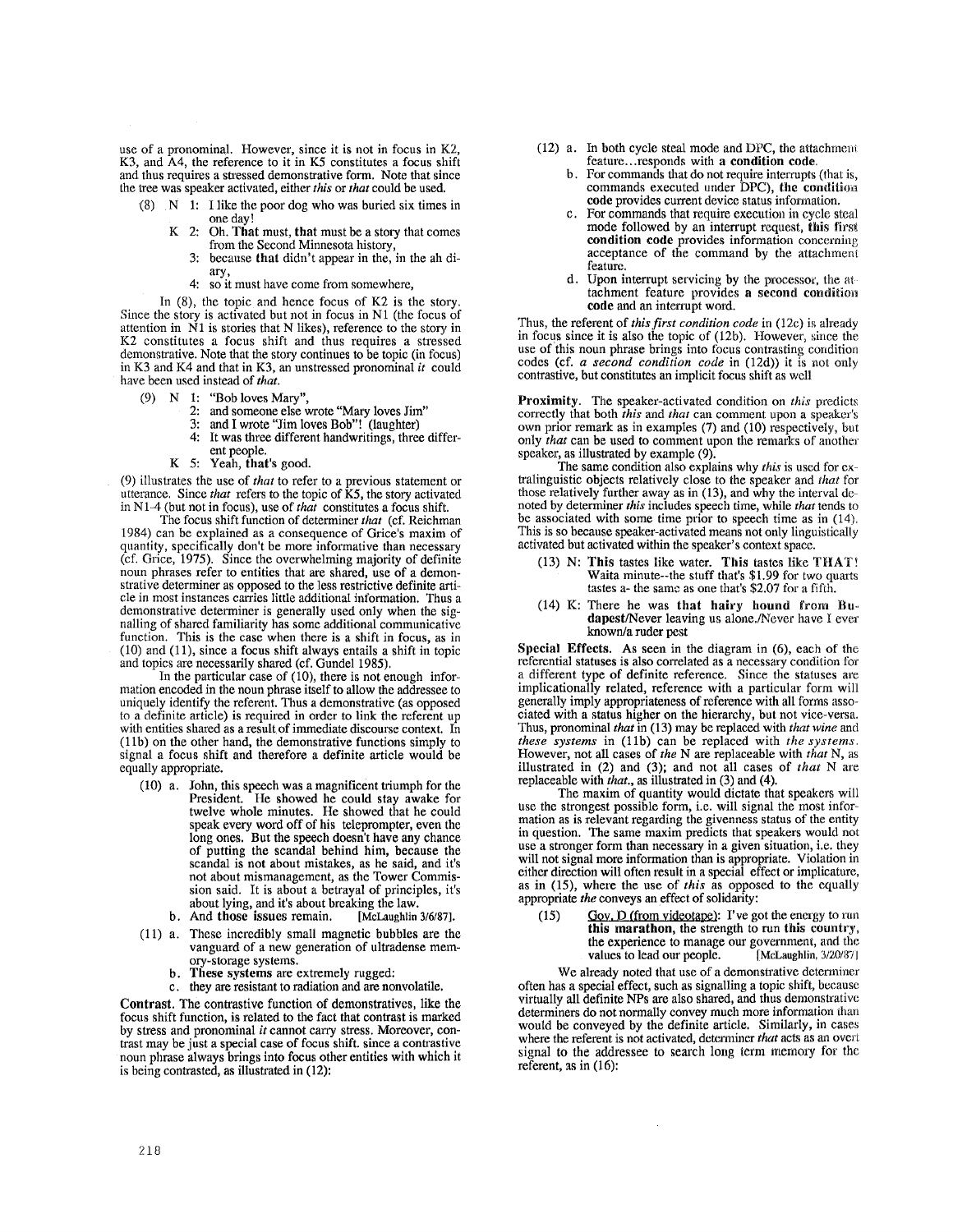$(16)$  A: You can get those little magic finger jobbies that fell you when to water it. They're only \$10 or something.

#### GENRE DIFFERENCES  $E_{\rm 1-}^{\prime}$

The distribution of demonstrative types differs according to genre, as seen in Table 1 (See Hedberg, forthcoming, for more on these genres.) Thus, for example, the relative percentage of pronominal *that* appears to be greater in multi-participant oral communication than in written communication. The casual conversations and electronic specification documents represent the respective extremes on this scale:

|                                                    | ដាំងអត់ |         |                       | that $N$ this this $N$ | Total |
|----------------------------------------------------|---------|---------|-----------------------|------------------------|-------|
| SPOKEN GENRES                                      |         |         |                       |                        |       |
| <b>Casual Conversations</b>                        | 49 %    | 15 %    | - 17 %                | 19%                    | 316   |
| Televised Discussion                               | 39 %    | $1.5\%$ | $12\%$                | 34 %                   | 122   |
| WRTTEN GENRES                                      |         |         |                       |                        |       |
| Newspaper Articles                                 | 14%     | 21%     | 7 %                   | 58%                    | 83    |
| Planning Document                                  | $11\%$  | 29 %    | $7\%$                 | 53%                    | 岩等    |
| Specification Document                             | 1%      | 5 %     | $A_{\mathcal{D}_{0}}$ | 90%                    | 102   |
| Table 1. Demonstrative distribution in five genres |         |         |                       |                        |       |

The distribution of demonstrative forms and functions for each genre will be individually presented and discussed below.

Casual conversations. The casual conversations were  $5 - 1$ taped for purposes umelated to linguistic analysis; participants are family members reunited for holiday gatherings:

|                 | that         | that N   | this  | N<br>this                          | Total |
|-----------------|--------------|----------|-------|------------------------------------|-------|
| Same speaker    | 67           | 18       |       | 9                                  | 101   |
| Other speaker   | 58           | 3        | 5     | Same.                              | 66    |
| Extralinguistic | 26           | 4        | 36    | S                                  | 71    |
| Reminder        | 52.54        | 17       | 1.111 | <b>COMM</b>                        | 17    |
| Indefinite      | $-0.5 - 0.0$ | $\cdots$ | $-11$ | 36                                 | 36    |
| Time            | <b>SWAM</b>  | ----     | 2     | 10                                 | 12    |
| Norward         | --           | 1.7.1    | 4     | <b>AN AN</b>                       | 4     |
| Other           | 4            | 4        |       | 10.14                              | 9     |
| Total           | 155          | 46       | 55    | 60                                 | 316   |
| クロス ちょうこう       |              |          |       | Dominicative in cornel convertions |       |

Table 2. Demonstratives in casual conversations

Other Speaker's Remarks. A large proportion of pronominal that in the casual conversations is due to its use for reference to an immediately preceding contribution of another conversational participant. For an example see (9) above.

As noted above, pronominal and determiner this require that the referent be speaker-activated. Thus we would expect to find that used extensively in any multiple-participant discourse,<br>such as casual conversation. While, we do have five exceptions to this generalization, where this is used to refer to an entity activated by the addressee, all of these are clarification questions requesting referent identification, perhaps conveying polite intention to not interrupt, as in  $(17)$ :

- (17) N: So yesterday I finished up the day's work and put it<br>in gear and nothing happened. The cable for the transmission...
	- M: Is this your car?
	- N: No. Truck. The old, beat up, lousy van I have to drive.

Extralinguistic reference. While the linguistic or extralinguistic status of the referent is irrelevant for predicting the form of a referring expression, this status does differ across genres. For obvious reasons, extralinguistic reference occurs primarily in face-to-face interaction. (18) is an example showing the use of that for shifting the focus onto an extralinguistic entity, followed by subsequent reference using it. Now that activation is accomplished here by a gesture:

(18) K. What is that, Beethoven what, on that teeshirt. N. I think it's the Ninth, isn't it.

## K. Number Three. [after reading it]

N. Oh it is.

Κ:

Reminder that. Since determiner that does not require activation of the referent, but only that it be shared, it can be used to refer to entities that are not present in the immediate discourse context, as in (19).

| (19) K: | I realized something that seems significant to me                       |
|---------|-------------------------------------------------------------------------|
|         | about George. $\ldots$ that in the $\ldots$ in the fall, he $\ldots$ as |
|         | everyone else, he wears                                                 |
| N:      | [Clothes.]                                                              |

| Loafers. |  |
|----------|--|
|          |  |

No. [Those kind of tennis shoes that are expensive= ots.

|  | ∫Boc |
|--|------|
|  |      |

N. Adidas. A:

[Adidas.  $K:$ 

[Adidas, ok.

As noted above, that N is sometimes used as an explicit signal to the hearer to search memory for the referent. One would expect such signals to be most common in interactions between individuals with shared personal experiences, so it is not surprising that they would occur frequently in casual conversations between<br>family members. Typically such phrases include a relative clause specifying additional information to aid in the search and are often embedded in a request for confirmation that the referent has indeed been located.. Since the referent is shared but not activated, it frequently occurs in left-dislocated constructions which have the function of introducing or reintroducing a topic into the discourse. (cf. Keenan and Schieffelin. 1976)

 $5.2$ Televised Discussions. The televised discussion was a videotaped episode of The McLaughlin Group (initial transcript obtained from the Federal News Service). This genre is similar to the casual conversations in being spoken and multiparticipant, but differs in degree of formality and spontaneity and in awareness of an audience. Four journalists participate in a structured discussion about current affairs under the control of a moderator As shown in Table 3, most of demonstratives are pronominal that, as expected in interactive discourse.

|                              | that         | that N | this                                    | this N | Total          |
|------------------------------|--------------|--------|-----------------------------------------|--------|----------------|
| Same Speaker                 | 21           |        | <b>BAC 80</b>                           |        | 31             |
| Other Speaker                | 26           | 2      |                                         |        | 28             |
| Discourse Topic <sup>1</sup> |              | 6      |                                         | 22     | 36             |
| Extralinguistic              | --           |        |                                         |        |                |
| Reminder                     | to me        | 2      | ma sua                                  | ----   | $\overline{2}$ |
| Indefinite                   |              |        |                                         | 3      | 3              |
| Time-Person-Place            |              |        |                                         | 11     | 11             |
| Forward                      | er sa        |        |                                         | 20010  | 5              |
| Other                        | <b>PASSA</b> |        | 2.                                      | 2      | 5              |
| Total                        | 48           | 18     | 14                                      | 42     | 122            |
| Table 3.                     |              |        | Demonstratives in televised discussions |        |                |

Discourse topic this. The televised discussions are distinguished from the casual conversations by the frequent use of this to refer to non-speaker activated entities. Such uses contradict our claim that this must be speaker-activated. To account for such examples, we suggest that a distinction be made between inclusive and exclusive speaker space. In the case of local discourse segments, speaker space often excludes the addressee, but with higher-level discourse topics, which are often shared, speaker space includes the addressee. In such cases, which are characteristic of highly structured interactions, this may be used for something which was not initially activated by the speaker. In (20), reference is made to the explicit discourse topic of the segment, Gorbachev's decision not to cancel the summit:

<sup>&</sup>lt;sup>1</sup>The categories Same Speaker and Other Speaker include only referents which are locally activated in the immediately preceding utterance. Thus, they are mutually exclusive with the category of discourse topic.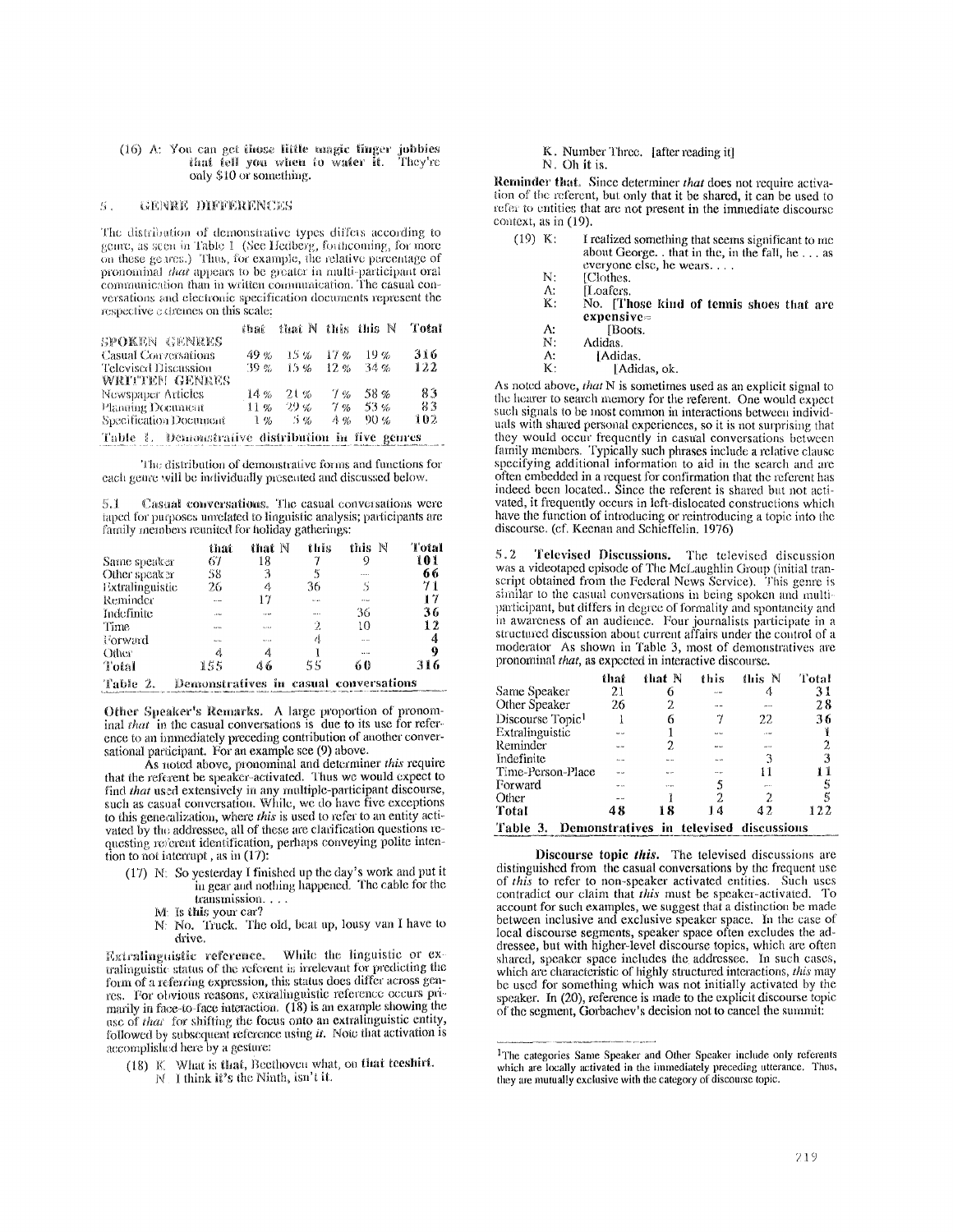(20) G: The business of trying to play Kremlinologist on **this decision,** I think it's simpler than that. I really think that Reagan looked very, very vulnerable at that time. It was the thing for Gorbacbev to do, and he just misread it. *[McLaughlin, tO/30/87,21]* 

5.3 Planned, non-interactive genres. Tables 4-6 show the distribution of demonstratives in newspaper stories (New York Times "Week in Review" section, 6-11/87); a University of Minnesota administrative planning document; and an electronic specification document supplied by Control Data Corporation.

A characteristic of these non-interactive, written genres is a relatively high percentage of determiner *this.* This may be partly attributable to the fact that everything that is activated is speaker activated. In addition, there are many time expressions with *this* in the newspaper articles and metadiscourse references such as *this document* in the planning document. Unlike the discourse-topic use in the televised discussions, referents of determiner *this* in the written genres are typically activated in the immediately preceding sentence and constitute a focus shift.

|                                                      | that | that N                              | this | this N | Total                   |  |  |
|------------------------------------------------------|------|-------------------------------------|------|--------|-------------------------|--|--|
| $n-01$                                               | 3    |                                     |      | 3      | 8                       |  |  |
| n-1                                                  | 9    | 11                                  | 3    | 12     | 35                      |  |  |
| $n - 2 +$                                            |      | 2                                   |      | 15     | 18                      |  |  |
| Time-Person-Place                                    |      | $\overline{2}$                      |      | 17     | 20                      |  |  |
| Forward                                              |      |                                     |      | 1      | 1                       |  |  |
| Reminder                                             |      |                                     |      |        | 1                       |  |  |
| Total                                                | 12   | 17                                  | 6    | 48     | 83                      |  |  |
| Table 4.                                             |      | Demonstratives in newspaper stories |      |        |                         |  |  |
|                                                      | that | that N                              | this | this N | Total                   |  |  |
| n-0                                                  | 9    | 9                                   |      |        | 18                      |  |  |
| n-1                                                  |      | 13                                  | 6    | 20     | 39                      |  |  |
| $n - 2 +$                                            |      | 2                                   |      | 9      | 11                      |  |  |
| Time                                                 |      |                                     |      |        | 4                       |  |  |
| Metadiscourse                                        |      |                                     |      | 11     | 11                      |  |  |
| <b>Total</b>                                         | 9    | 24                                  | 6    | 44     | 83                      |  |  |
| Demonstratives in planning document<br>Table 5.      |      |                                     |      |        |                         |  |  |
|                                                      | that | that N                              | this | this N | Total                   |  |  |
| n-0                                                  | 1    | 5                                   |      | 3      | 9                       |  |  |
| n-1                                                  |      |                                     | 4    | 78     | 82                      |  |  |
| $n - 2 +$                                            |      |                                     |      | 8      | 8                       |  |  |
| Metadiscourse                                        |      |                                     |      | 3      | $\overline{\mathbf{3}}$ |  |  |
| Total                                                |      | 5                                   | 4    | 92     | 102                     |  |  |
| Demonstratives in specification document<br>Table 6. |      |                                     |      |        |                         |  |  |

**Informative this.** A use of determiner *this* expressions which is found exclusively in the non-interactive genres is to informatively redescribe a referent. In the newspaper stories, these are typically redescriptions of topical referents (already in focus) which would have been specifiable with an unstressed pronoun if the extra material had not been included, as in (22). Although speakers generally use the strongest possible form of referring expression, here a weaker form is being used for a special reason, namely to introduce new information in the noun part.

(22) Nearly lost in the polemic was Judge Kennedy himself. That was ironic, because in many ways **this former small-city lawyer with the** stable **marriage and three attractive children**  and **the fine reputatiou** appears to personify just those values that made the image of Ronald Reagan so attractive after the convulsions of the 1960's and 1970's. [New York Times, 11/15/87, 4:ll

Informative *this* is used in the electronic specification document for obligatory demonstrative reference to the referent of a heading which is activated but not yet in focus, as in (24). Note that here an unstressed pronoun would not be possible.

(24) Poll Return The attachment feature sends this inbound tag to the Series/1 channel controls to indicate a poll capture for interrupt servicing or nonburst cycle steal servicing. It is not used to signal a burst transfer.

## 6. IMPLICATIONS FOR ALGORITHMS

The previous sections proposed constraints on demonstratives and discussed their use in different genres. This section outlines components of a natural language system that would capture the relevant notions of shared familiarity, activation and focus and explores possibilities for incorporating these into current dis~. course-processing algorithms. 1

Shared familiarity. At minimum, a computational model of shared familiarity requires maintenance of a user discourse history in which a record is maintained of all entities referenced in conversations with a particular user. Thus, for any entity in its knowledge base, the natural language system knows whether that entity has been discussed before (shared familiarity) or not (familiarity unknown). Only in the former case can a definite demonstrative expression be used. The recognition of discourse units (e.g. speech acts of Allen 1983) and the relations between them, e.g. conversational moves (Reichman 1985), rhetorical predicates (McKeown 1985, Mann and Thompson 1986) are also important in demonstrative resolution. These require a sophisticated user model which keeps a record of beliefs and intentions of discourse participants. While such a model could be incorporated into existing discourse structure frameworks (e.g. Grosz and Sidner 1986), no specific proposals to account for shared familiarity have yet been advanced (but see Sparck Jones 1986).

Activation. An adequate model of activation must isolate that subset of shared entities which is activated at any given point in the discourse. This subset includes entities referenced in the immediately preceding sentence, entities present in the immediate spatio-temporal context of the discourse, and beliefs and intentions relevant to the current discourse segment. Many current discourse algorithms which function at the local level of discourse structure can be used to model activation due to the immediately preceding sentence. For example, Hajičová (1987) points oat that elements in McKeown's (1985) potential focus list can be equated with activated elements. Similarly, in the current centering paradigm (Grosz, Joshi and Weinstein 1986, Brennan, Friedman and Pollard 1987) elements in the set of forward looking centers can also be considered activated. At the global level, Sidner and Grosz (1986) describe a model of discourse structure which indicates currently activated beliefs and intentions at any • given point in a discourse.

In Focus. Elements in focus are those which are most highly activated.<sup>2</sup> These always include at least the topic of the sentence, any high-level topics (including those not overtly represented in the sentence), and under certain as yet poorly understood conditions, the referent of the linguistic focus. In the current centering paradigm, the topic of the sentence is equated to the backward looking center (ef. Joshi and Weinstein 1981). In this

<sup>1</sup>The rows n-0, n-I and n-2+ refer to the distance between the demonstrative expression and its antecedent.

<sup>&</sup>lt;sup>1</sup> Kryk (1987) presents an algorithm for demonstrative interpretation in Polish and English based on Sidner's 1983 algorithms. Kryk's algorithm, bowever, does not appear to be explicit enough to serve as a basis for implementation. Moreover, some of the algorithm's predictions, for example that the demonstrative *that* is never used for non-copresent extralinguistic reference whereas non-copresent *this* is used only for extralinguistic reference, are inaccurate.

 $2$ Although our notion of activation is similar to Hajičová (1987), it differs in that she considers the linguistic focus to be more highly activated than the topic. We feel that our assumptions about degrees of activation are more compatible with the fact, noted also by Hajičová, that topic maintains its activation longer than does the referents of the linguistic focus.